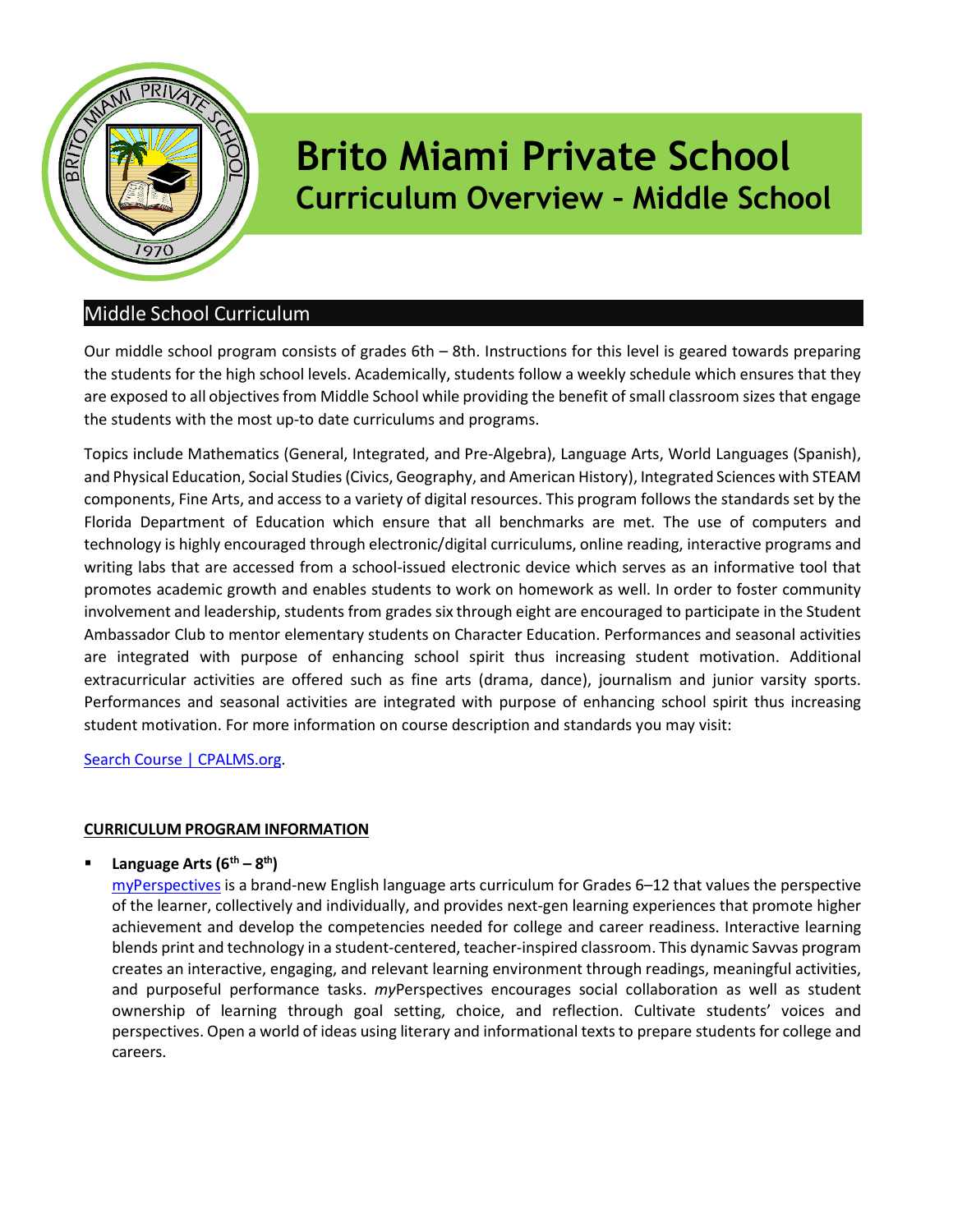#### Math  $(6^{th} - 8^{th})$

Savvas enVision Mathematics for Grades 6, 7, 8 is a problem-based learning plus visual learning. It is digital, print, and differentiated learning. All-new enVision® Mathematics for Grades 6-8 makes math relevant to students, helping them see how it works for them in their everyday lives. Kids see and experience mathematics with exclusive visual models, animations, 3-act tasks, Desmos graphing, and student-centered projects. Savvas Realize is home to your math digital content, assessments, student data, and management tools. Students can even access content offline and Savvas Realize will sync automatically to the online version.

Glencoe Math Accelerated: A Pre-Algebra Program for Grade 8 is a robust toolkit designed to support your unique teaching style, your ideas, and the needs of your students. Your imagination, creativity and expertise fuel Glencoe Math Accelerated which makes math real for students. The three components of rigor  $$ conceptual understanding, application, and procedural fluency — are embedded in resources, lessons, and practice assessments. Digital planning tools and interactive resources are available online through the power of ConnectED, an easy-to-use assignment and assessment platform. Use them as-is or make them your own to spark student thinking. Glencoe Math meets students wherever they are in their learning. Assessments help you determine proficiency before, during, and after lessons. Differentiated instruction resources ensure approaching-level students master concepts before moving on, while beyond-level students are continually challenged.

#### Science  $(6^{th} - 8^{th})$

elevateScience™ is a phenomena-based K-8 science curriculum. It is more than a textbook! It is a K-8 phenomenon-based science curriculum immersing students in the inquiry process. This is science elevated for problem solving, critical thinking, and the NGSS performance expectations. An evidence-based approach provides the best teaching framework. In a recent study of Grades 6-8, elevateScience™ students had statistically significant science performance gains after one year of use. elevateScience™ is rich with assessment opportunities to inform teaching and improve learning. Assessments are downloadable, editable, printable and can be administered digitally through the Savvas Realize<sup>™</sup> digital platform.

#### Social Studies  $(6^{th} - 8^{th})$

Savvas myWorld Interactive World Geography Program for Grades 6-8. Inspire students to develop global competencies for active, informed citizenship. myWorld Interactive emphasizes project-based learning to explore the world's places, systems, and cultures. The program is available as World Geography Survey, or Eastern and Western Hemisphere editions. Each includes strong ELA/literacy connections and multiple teaching options. Lessons promote critical thinking, problem solving, evidence-based reasoning, and communications skills. myWorld Interactive is the student-centered world geography curriculum that helps you implement your state's standards and the College, Career, and Civic Life (C3) Framework for Social **Studies** 

Savvas myWorld Interactive American History Program for Grades 6-8. Inspire students to become skilled citizens. myWorld Interactive emphasizes active inquiry, strong literacy connections, and a wide range of teaching options. The program is available as American History survey or Beginnings to 1877 edition. myWorld Interactive promotes critical thinking, problem solving, evidence-based reasoning, and communications skills. It is the student-centered American history curriculum that helps you implement your state's standards and the College, Career, and Civic Life (C3) Framework for Social Studies.

Savvas myWorld Interactive World History Program for Grades 6-8. Inspire students to develop global competencies for active, informed citizenship. myWorld Interactive emphasizes project-based learning to explore world history, global turning points, and historical narratives. The program is available as World History survey or Early Ages edition. myWorld Interactive includes strong ELA/literacy connections and multiple teaching options. Lessons promote critical thinking, problem solving, evidence-based reasoning, and communications skills. myWorld Interactive is the student-centered world history curriculum that helps you implement your state's standards and the College, Career, and Civic Life (C3) Framework for Social Studies.